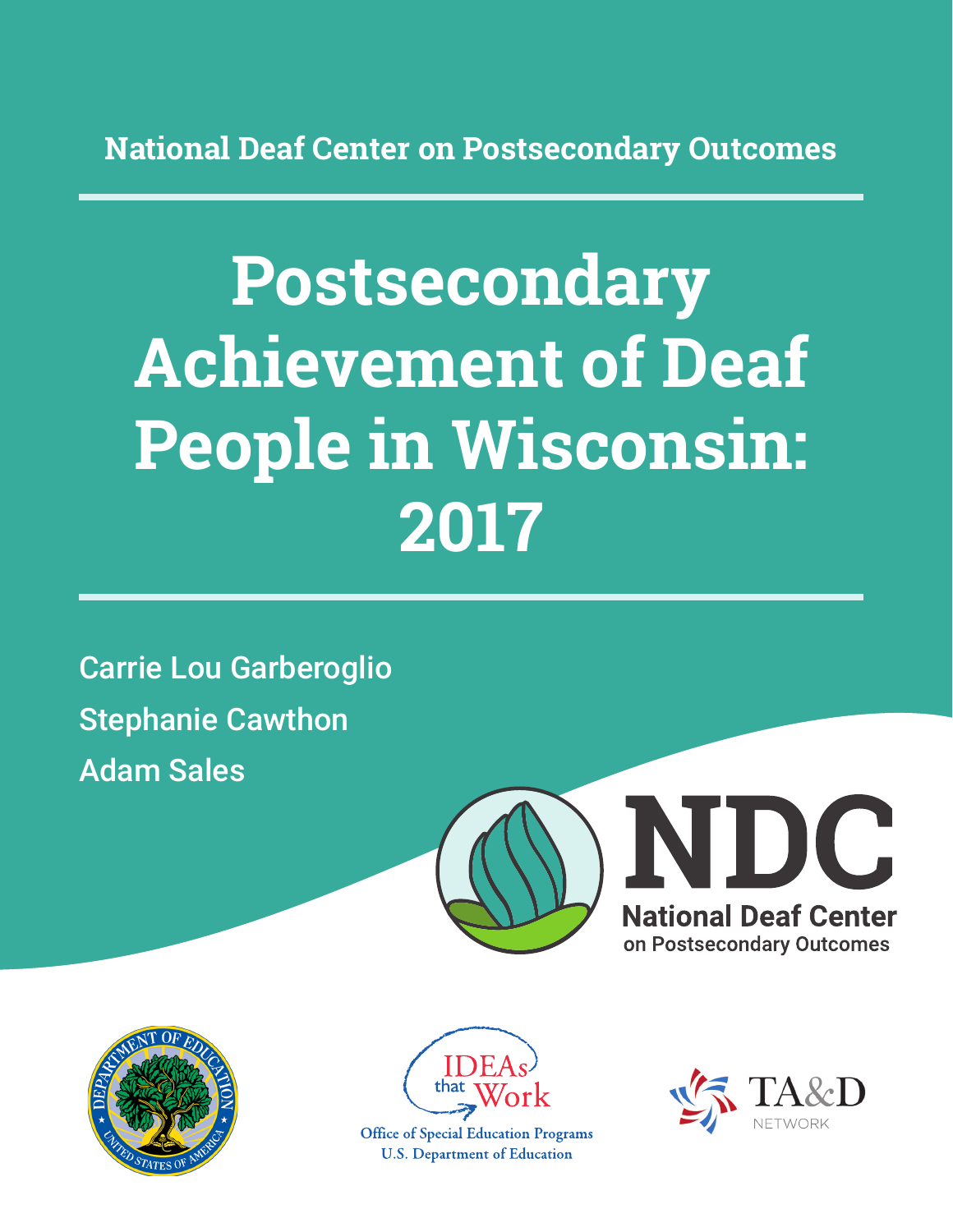This document was developed under a grant from the U.S. Department of Education, OSEP #HD326D160001. However, the contents do not necessarily represent the policy of the U.S. Department of Education, and you should not assume endorsement by the federal government.

2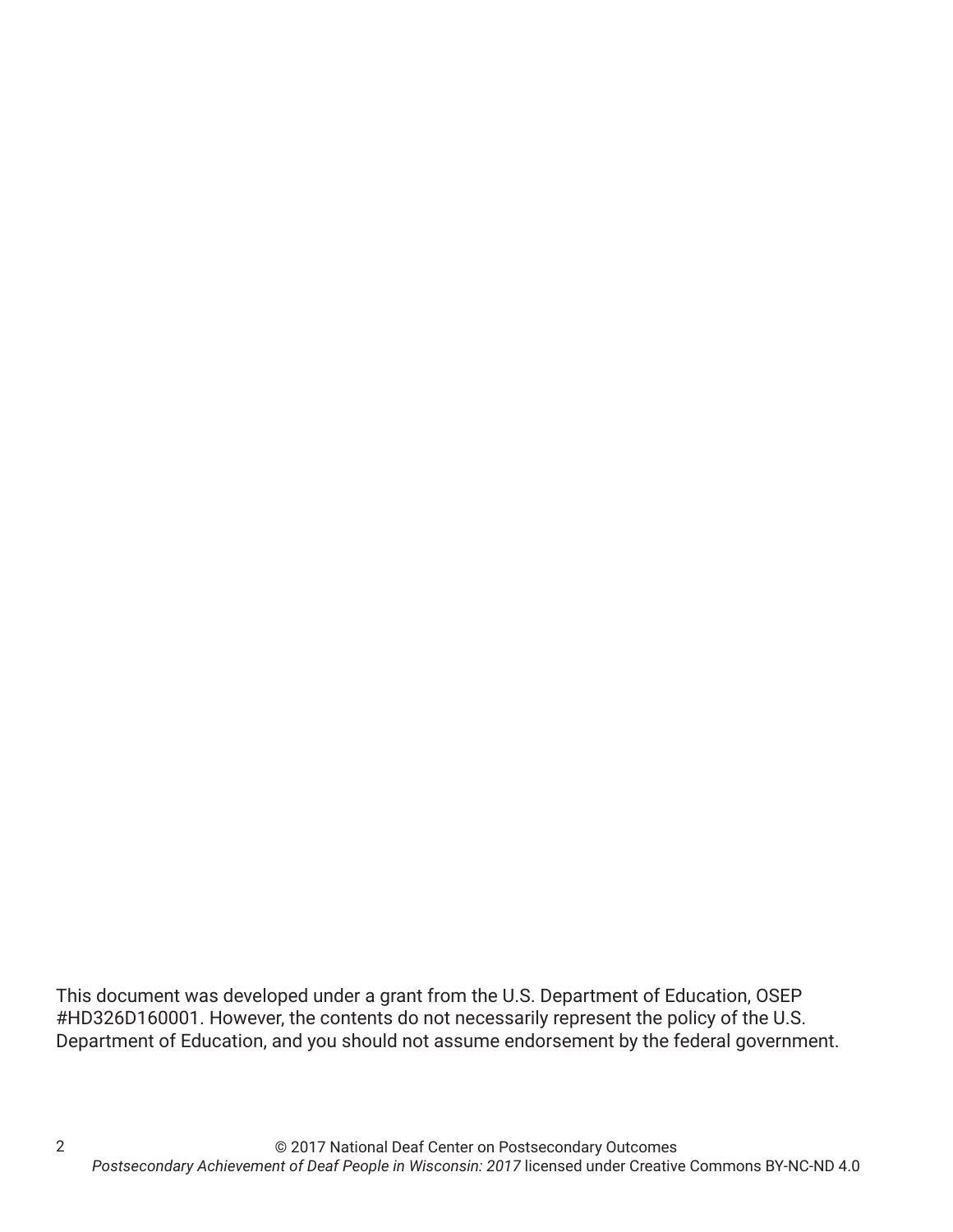Postsecondary experiences of deaf people vary widely across the nation. National reports about educational attainment and employment are available at nationaldeafcenter.org (Garberoglio, Cawthon, & Bond, 2016; Garberoglio, Cawthon, & Sales, 2017). This report provides current estimates of postsecondary achievement in Wisconsin. We used 5-year estimates of data from the American Community Survey (ACS), a national survey conducted by the U.S. Census Bureau, to generate the findings in this report. More information about this dataset and the analyses are shared in the Methods section at the end of this report.

# **EDUCATIONAL ATTAINMENT**

In the United States, deaf people attained lower levels of education than their hearing peers in 2015, according to national educational attainment data (Garberoglio et al., 2017). Educational attainment also varied across gender, race, and ethnicity.



In this report, we use the term *deaf* in an all-encompassing manner to include individuals who identify as Deaf, hard of hearing, hearing impaired, late deafened, and deafdisabled.

© 2017 National Deaf Center on Postsecondary Outcomes

*Postsecondary Achievement of Deaf People in Wisconsin: 2017* licensed under Creative Commons BY-NC-ND 4.0

**In Wisconsin,**

**2.4%**

**of 25–64 year**

**olds are deaf.**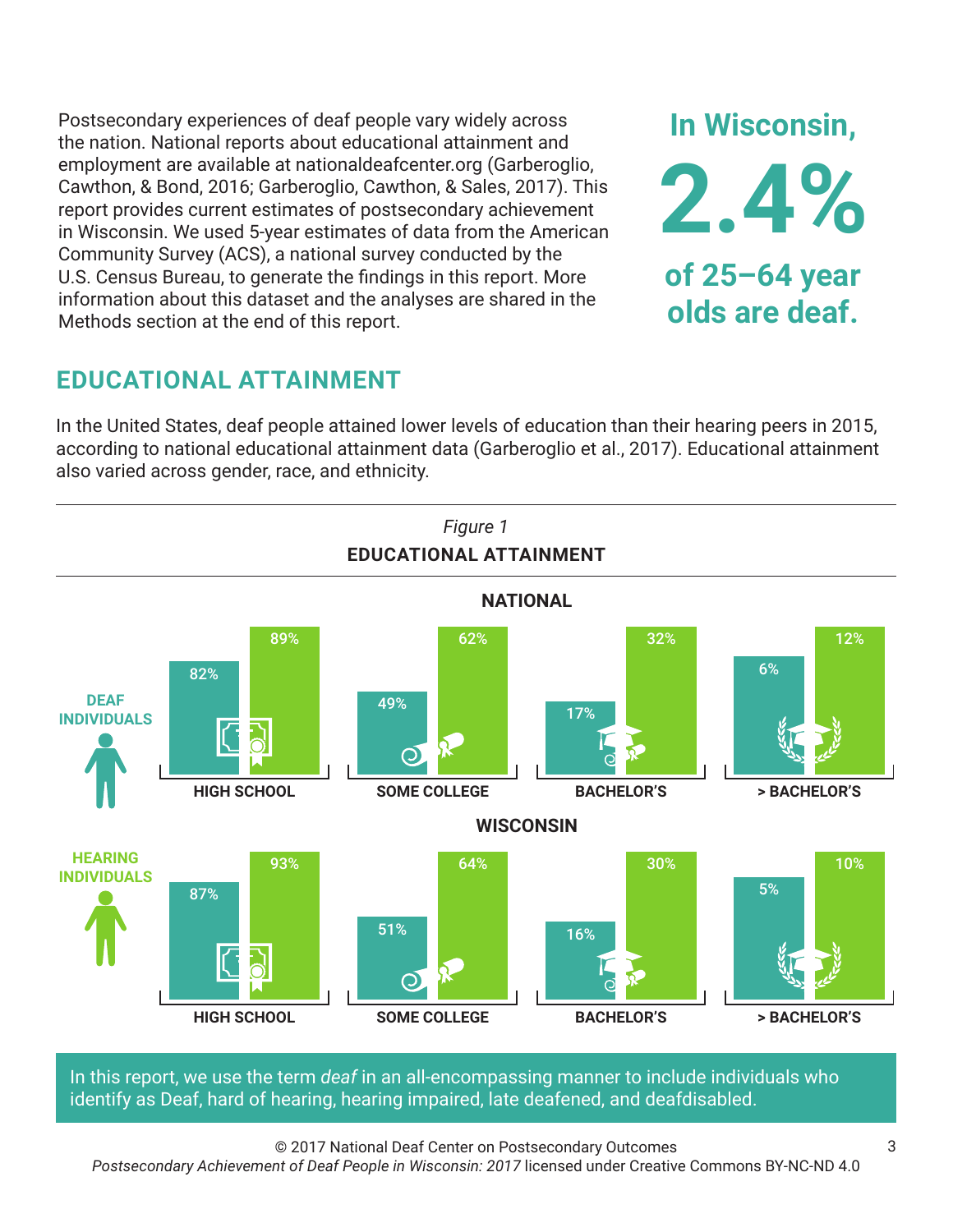#### *Figure 2*

### **EDUCATIONAL ATTAINMENT IN WISCONSIN BY GENDER**



4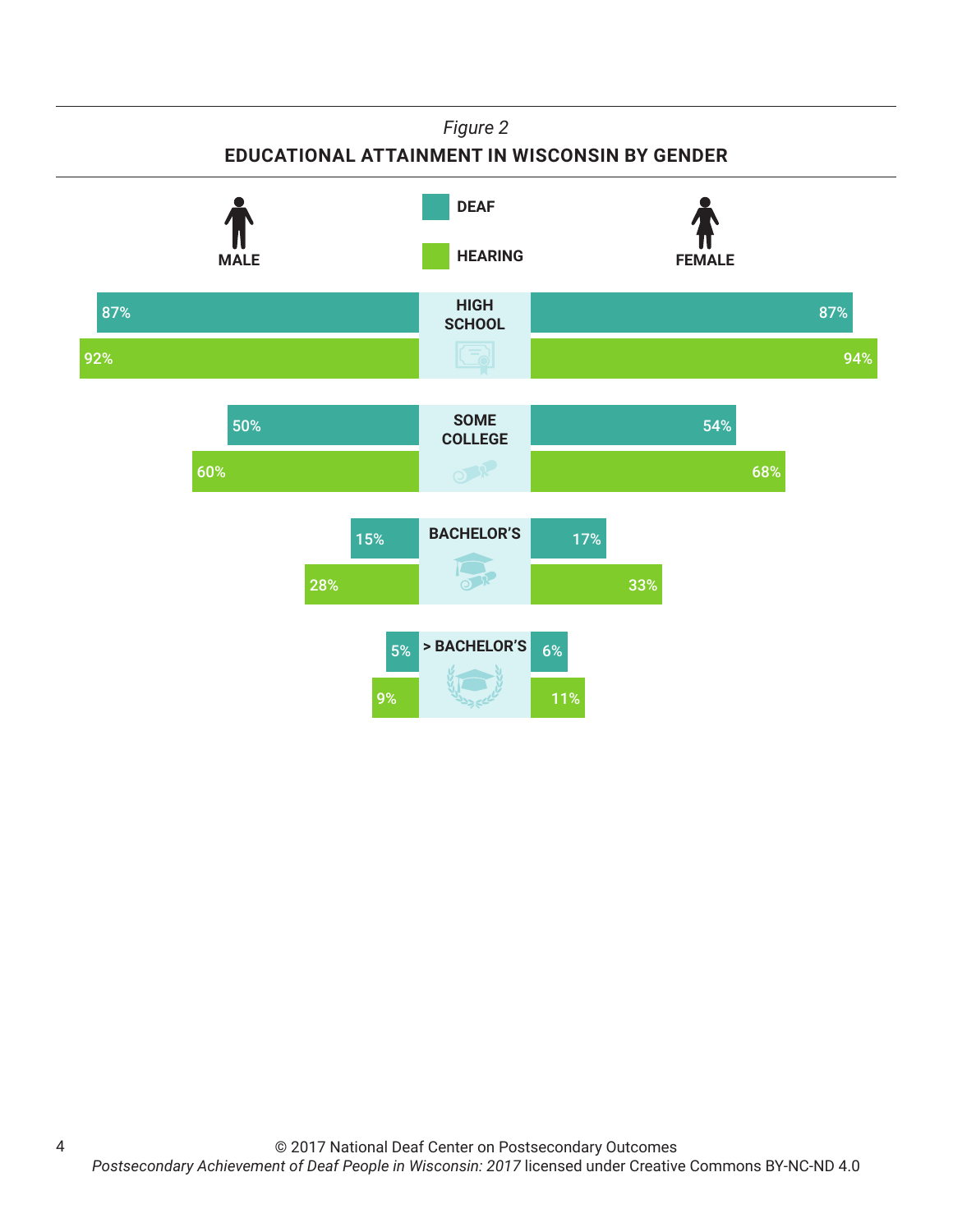*Figure 3*

**EDUCATIONAL ATTAINMENT IN WISCONSIN BY RACE AND ETHNICITY**



A large percentage of deaf individuals have additional disabilities, and each combination of which results in unique strengths and challenges. Educational attainment rates vary by type of disability. Across the nation, deaf individuals with any type of additional disability reported lower educational attainment levels.

| Figure 4<br>EDUCATIONAL ATTAINMENT BY DISABILITY |                              |                               |                   |              |
|--------------------------------------------------|------------------------------|-------------------------------|-------------------|--------------|
|                                                  | <b>HIGH</b><br><b>SCHOOL</b> | <b>SOME</b><br><b>COLLEGE</b> | <b>BACHELOR'S</b> | > BACHELOR'S |
| DEAF + NO ADDITIONAL DISABILITY                  | 92%                          | 55%                           | 18%               | 5%           |
| <b>DEAF + ANY ADDITIONAL DISABILITY</b>          | 80%                          | 45%                           | 12%               | 4%           |
| DEAFBLIND                                        | 78%                          | 48%                           | 11%               | 4%           |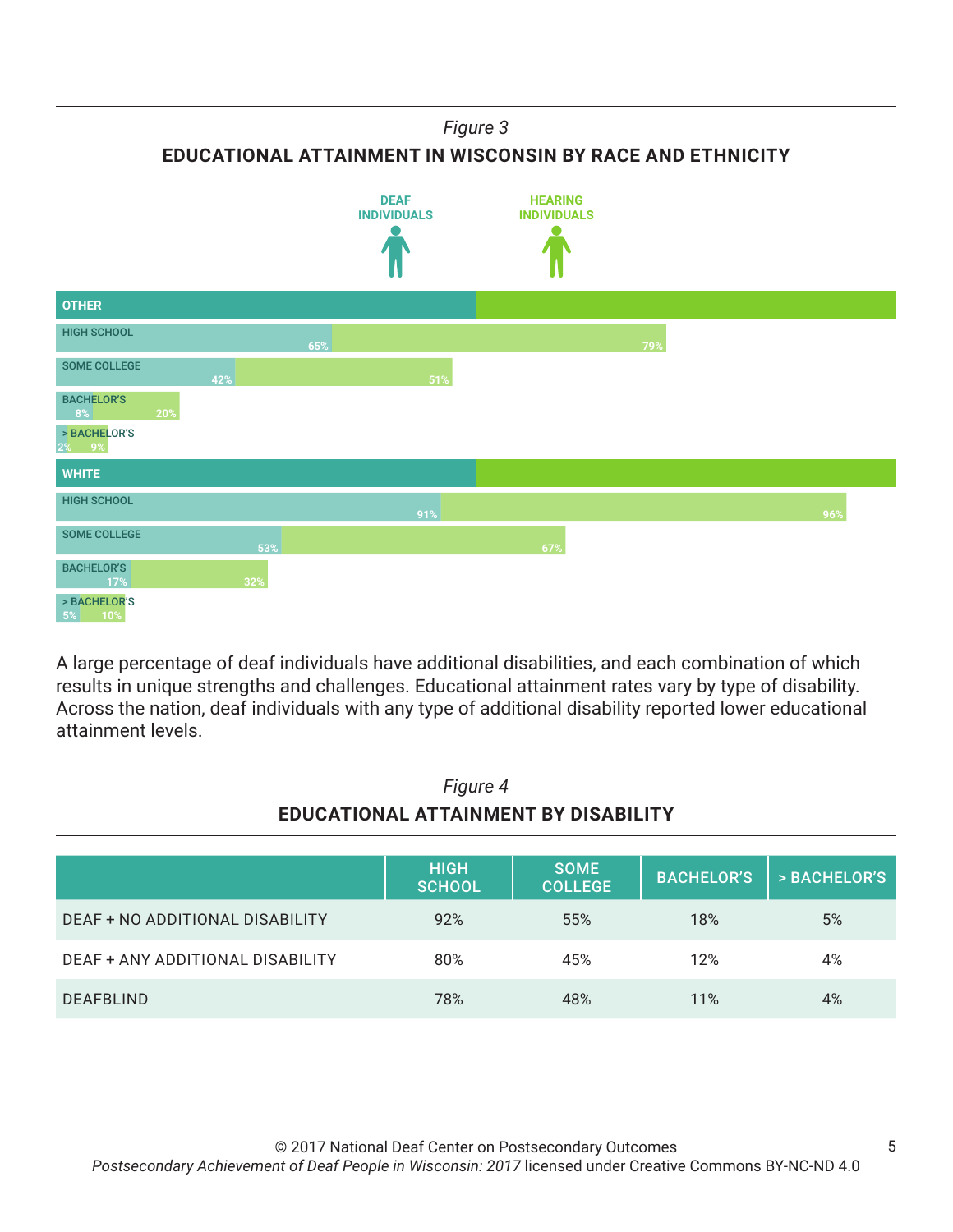# **EMPLOYMENT RATES**

National employment statistics show lower employment rates among deaf individuals. Almost half of deaf people are not in the labor force (Garberoglio, Cawthon, & Bond, 2016). Employment rates also vary by gender, race, and ethnicity.

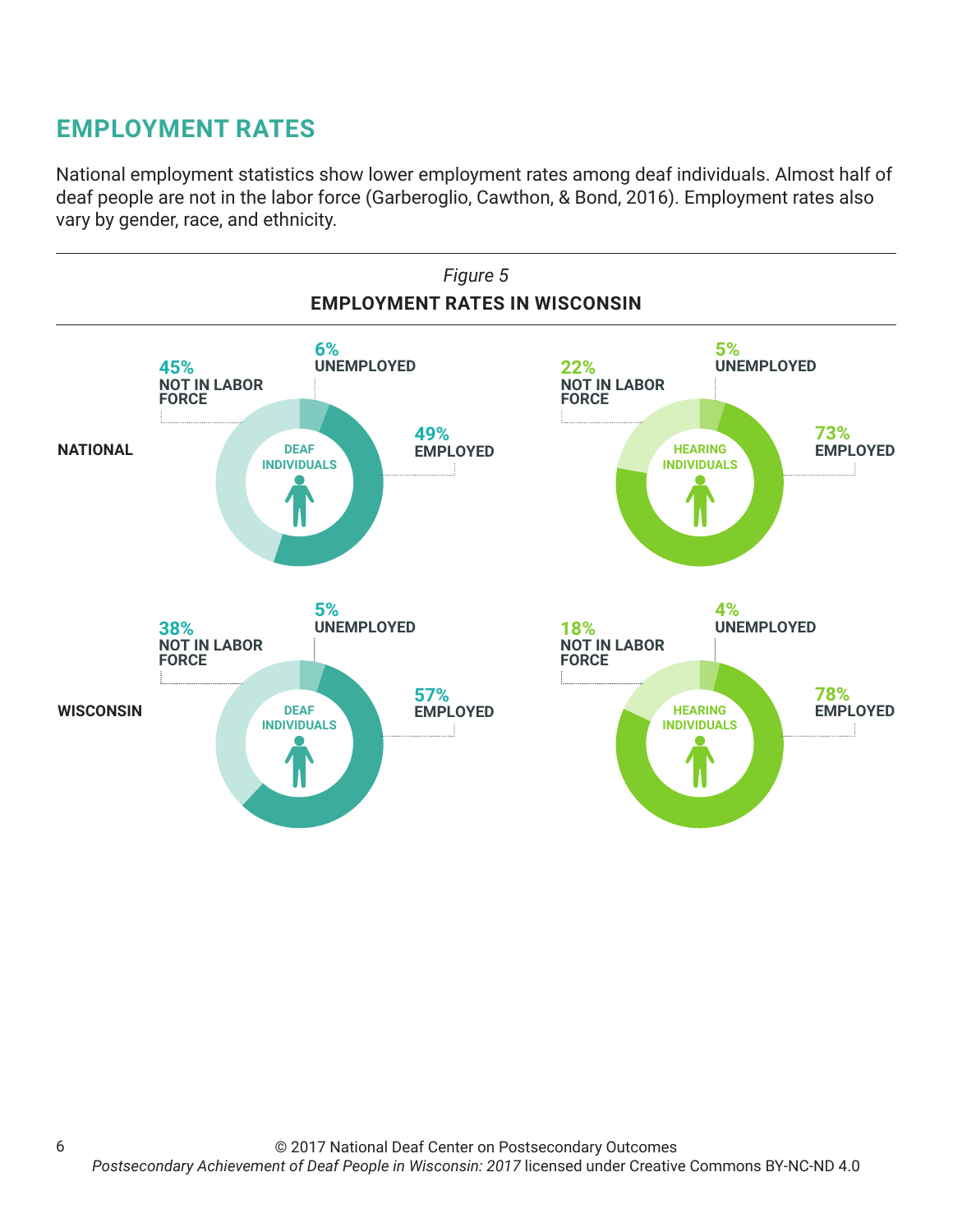

## *Figure 7* **EMPLOYMENT RATES IN WISCONSIN BY RACE AND ETHNICITY**

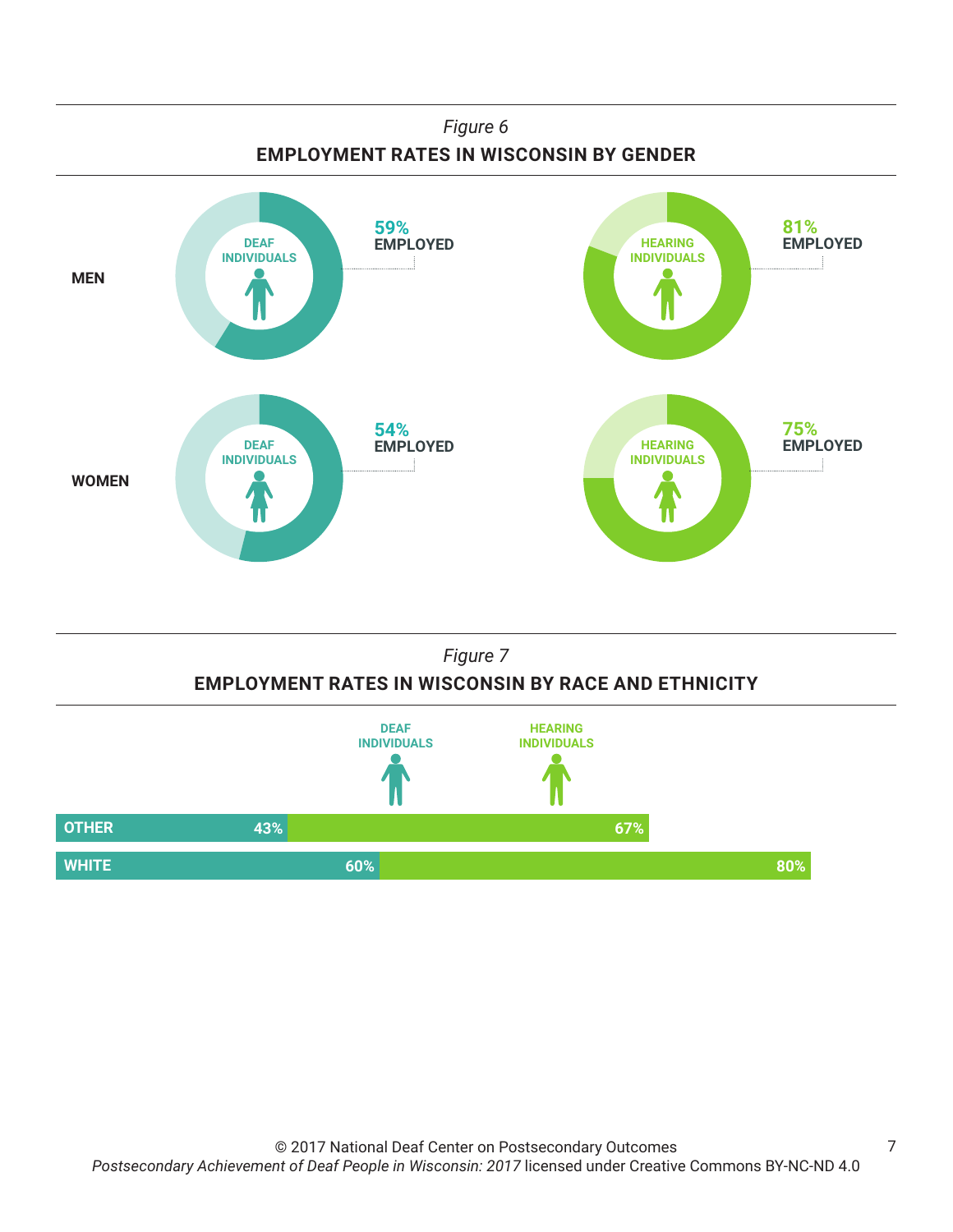## *Figure 8* **EMPLOYMENT RATES IN WISCONSIN BY DISABILITY**



# **SUPPLEMENTAL SECURITY INCOME**

Deaf individuals receive supplemental security income (SSI) benefits at different rates across the nation. 11.9% of deaf people ages 25–64 in the U.S. receive SSI benefits. In Wisconsin, 11.4% of deaf people receive SSI benefits.

# **EARNINGS**

National data show lower median earnings among deaf individuals who were employed full time. Earnings also vary across gender, race, ethnicity, and disability status.



© 2017 National Deaf Center on Postsecondary Outcomes

*Postsecondary Achievement of Deaf People in Wisconsin: 2017* licensed under Creative Commons BY-NC-ND 4.0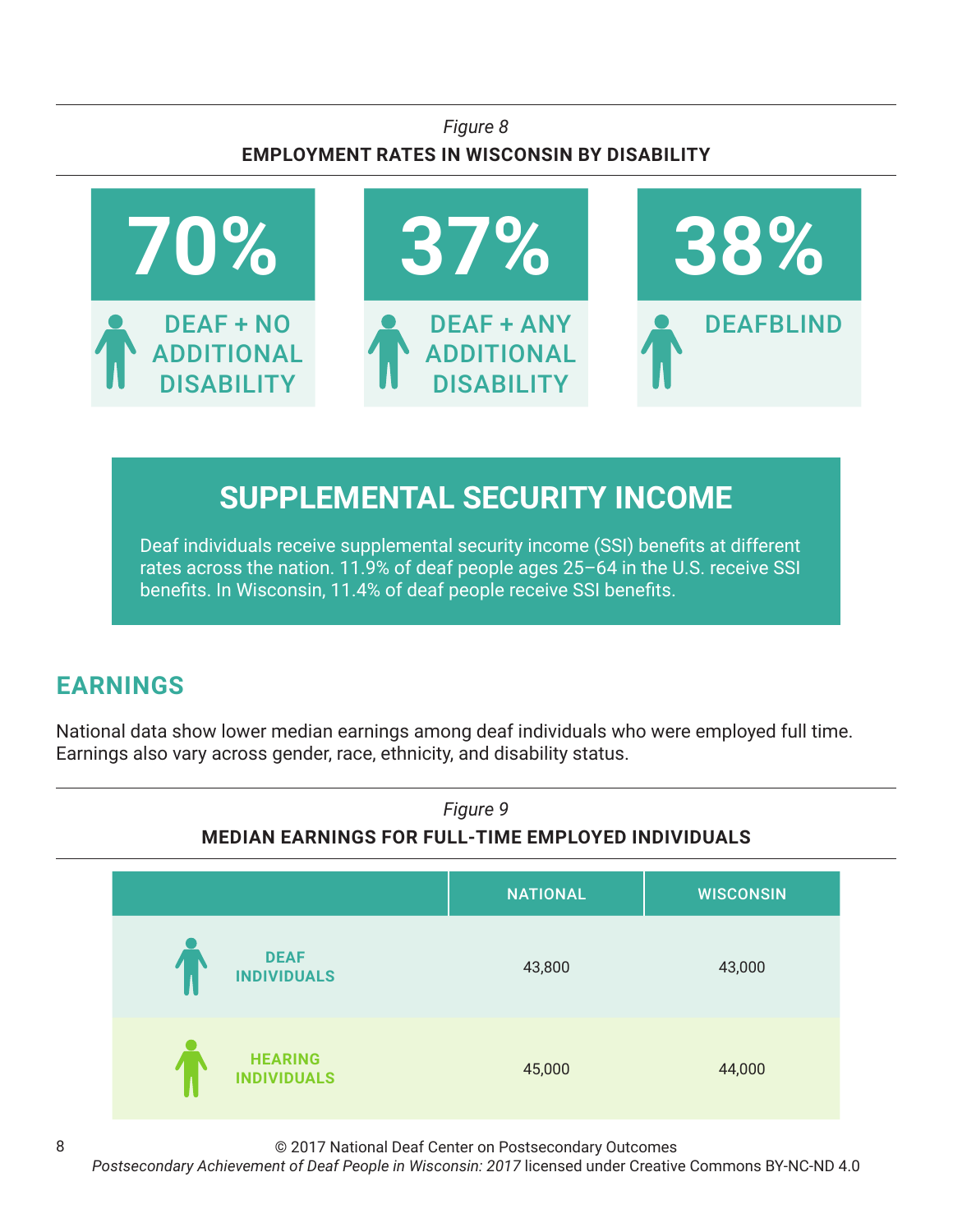*Figure 10*

**MEDIAN EARNINGS FOR FULL-TIME EMPLOYED INDIVIDUALS IN WISCONSIN BY GENDER**



*Figure 11*

**MEDIAN EARNINGS FOR FULL-TIME EMPLOYED INDIVIDUALS IN WISCONSIN BY RACE AND ETHNICITY**



*Figure 12*

**MEDIAN EARNINGS FOR FULL-TIME EMPLOYED INDIVIDUALS IN WISCONSIN BY DISABILITY**



© 2017 National Deaf Center on Postsecondary Outcomes *Postsecondary Achievement of Deaf People in Wisconsin: 2017* licensed under Creative Commons BY-NC-ND 4.0